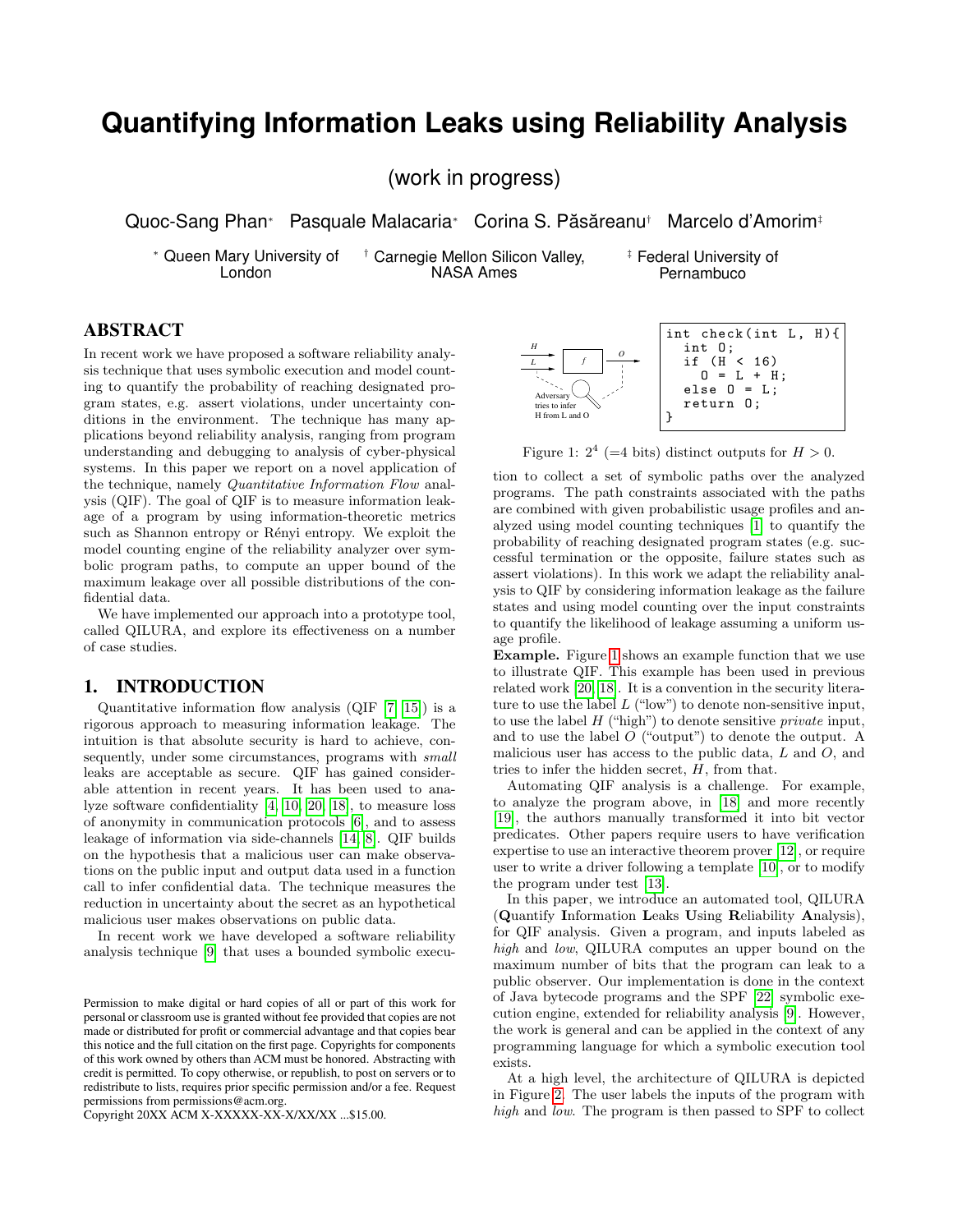<span id="page-1-0"></span>

Figure 2: Architecture of QILURA

all possible symbolic paths. The Labeling Procedure, using a fine-grained self-composition [\[5\]](#page-3-15), classifies all the paths into three categories: clean, direct and indirect. The procedure uses z3 [\[3\]](#page-3-16) for satisfiability checking of self-composition condition.

Finally, the Quantifying Procedure uses model-counting techniques [\[1\]](#page-3-10) over the symbolic constraints (simplified using Omega [\[2\]](#page-3-17)) collected by SPF to count the number of inputs that follow paths labeled with "direct" and provides an upper bound of k bit on the leaks.

# 2. PRELIMINARIES

#### 2.1 Quantitative Information Flow

Consider again the program in Figure [1](#page-0-0) in the case  $L =$ 0x1000. Clearly, only integer values from 0x1000 to 0x100f are possible outputs for this function. An attacker has hence 16 possible output choices depending on the value of  $H$ : observing outputs  $0x1001$ ..  $0x100f$  reveals that H is in the range [1,15] and observing output 0x1000 reveals that the secret is 0 or greater than 15.

Let  $X_H$ ,  $X_L$  and  $X_O$  be random variables representing the distribution of  $H$ ,  $L$ , and and  $O$ , respectively. Assuming the attacker only knows that  $H$  is a 32-bit variable, his  $a$ priori probability of guessing the value of  $H$  in one try is  $\frac{1}{2^{32}}$ . which leads to the uncertainty of H measured in Rényi's min-entropy [\[23\]](#page-3-18) is:  $E(X_H) = -\log_2(\frac{1}{2^{32}})$ . Moreover, the expected probability of guessing the secret in one try after observing the outputs is:

$$
\frac{15}{2^{32}} + \frac{2^{32} - 15}{2^{32}} \frac{1}{2^{32} - 15} = \frac{15}{2^{32}} + \frac{1}{2^{32}} = \frac{16}{2^{32}}
$$

which leads to the remaining uncertainty after observing O is:  $E(X_H|X_L = 0 \times 1000, X_O) = -\log_2(\frac{16}{2^{32}})$ . Leakage is calculated as the reduction of uncertainty of H after the observation

$$
\Delta_E(X_H) = E(X_H) - E(X_H | X_L = 0 \times 1000, X_O) = \log_2(16)
$$

Notice that  $log(16) = log$  (number of output observations): this is not a coincidence. A fundamental QIF result (the channel capacity theorem [\[16,](#page-3-19) [24\]](#page-3-20)) shows that leakage for a program is always less than or equal to the log of the number of observables of the program. More importantly the result holds if we consider not only the above notion of leakage based on the probability of guessing the secret [\[24\]](#page-3-20) but also the notion of leakage based on Shannon's information theory measuring the number of bits leaked [\[7\]](#page-3-0). For these reasons counting the number of observables is the basis of state-ofthe-art QIF analysis, e.g. [\[18,](#page-3-5) [10,](#page-3-3) [21\]](#page-3-21), and also the basis for this work. The channel capacity theorem also justifies the following:

DEFINITION 1. Given a program  $P$ , QIF is the problem of counting N, the number of possible outputs of P.  $log_2(N)$  is

the channel capacity (i.e. the maximum leakage) of the program P, denoted by  $CC(P)$ , measured by Shannon entropy or Renyi's min-entropy.

# 2.2 Symbolic Execution

Symbolic Execution (SE) [\[11\]](#page-3-22), is a program analysis technique which executes programs on unspecified inputs, by using symbolic inputs instead of concrete data. For each executed program path, the analysis builds a path condition pc, i.e. a conjunction of boolean conditions characterizing the inputs that follow that path. This  $pc$  is built according to the branching conditions in the code and it is checked for satisfiability using off-the-shelf solvers. If a pc becomes unsatisfiable it means that the corresponding path is not feasible in the program (and the analysis backtracks). The execution paths followed during the symbolic execution of a program are characterized by a symbolic execution tree. The nodes represent program (symbolic) states and the arcs represent transitions between states.

In the setting of SE, the program  $P$  is modelled as a (treelike) transition system:

$$
P = (\Sigma, I, F, T)
$$

where  $\Sigma$  is the set of symbolic states.  $I \subseteq \Sigma$  is the set of initial symbolic states;  $F \subseteq \Sigma$  is the set of final symbolic states; and  $T \subseteq \Sigma \times \Sigma$  is the transition function. A symbolic path of  $P$  is represented by a sequence of symbolic states:

$$
\rho = \sigma_0 \sigma_1..\sigma_n
$$

such that  $\sigma_0 \in I, \sigma_n \in F$  and  $\langle \sigma_i, \sigma_{i+1} \rangle \in T$  for all  $i \in$  $\{0, \ldots, n-1\}$ . The symbolic semantics of P is then defined as the set of all symbolic paths  $R$  (i.e. the symbolic execution tree). We define two functions init and fin to get the initial state and final state of  $\rho$ :

$$
init(\rho) = \sigma_0
$$
 and  $fin(\rho) = \sigma_n$ 

We denote by  $X|_y$  the value of the variable X at the state  $y$ . After symbolically executing the program  $P$  with initial input symbols  $H = \alpha, L = \beta$ , for each  $\sigma_i \in F$ , i.e. each leaf of the symbolic execution tree, we have a symbolic formula  $f_i$  for the value of the output O in the symbolic environment:

$$
O|_{\sigma_i}=f_i(\alpha,\beta)
$$

The path condition  $pc_i$  is a formula  $c_i(\alpha, \beta)$  expressing the condition for state  $\sigma_i$  to be reachable. Each  $pc_i$  corresponds to a symbolic path  $\rho_i$ . We define the function path such that:  $path(\rho_i) = pc_i \equiv c_i(\alpha, \beta).$ 

#### 2.3 Reliability Analysis

In previous work we described a reliability analysis tool [\[9\]](#page-3-9) based on symbolic execution and model counting. The tool takes as input a Java program and the usage profile and computes an estimate of the probability for satisfying (or violating) a property of interest, e.g. an assertion in the code or a designated observable event. Internally, the tool uses a bounded symbolic execution (SPF [\[22\]](#page-3-14)) to produce a set of path constraints which are then classified in the sets  $pc^T$  and  $pc^F$  based on whether the paths lead to the the target event (T) or not (F). A third set  $pc<sup>G</sup>$  (G stands for "grey") characterizes the paths for which the event did not occur, but the bound was hit (e.g. due to loops or recursion). The path constraints define disjoint input sets and cover the whole input domain of the program [\[11\]](#page-3-22). The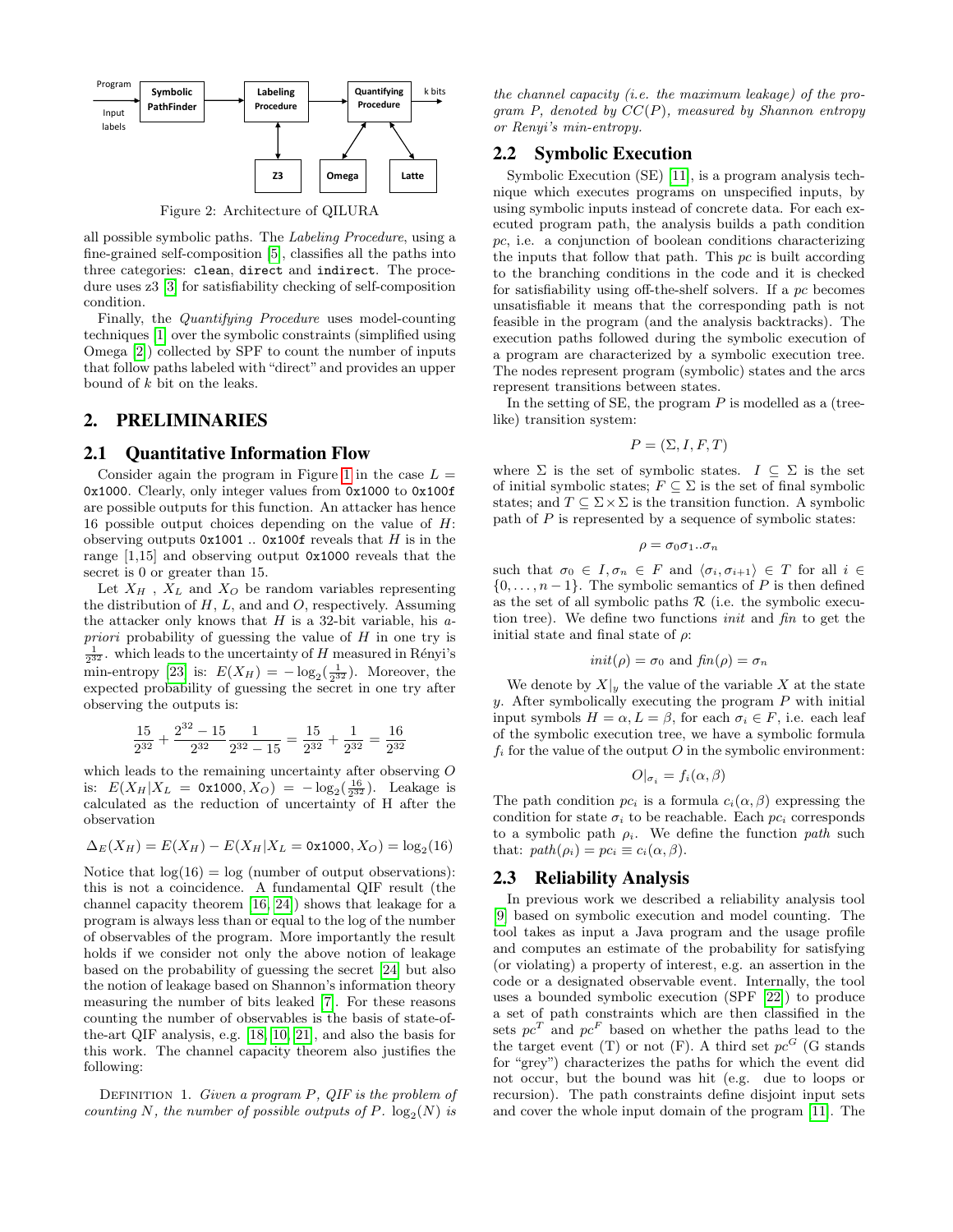tool then quantifies the probability of each set. Note that the computed probability for  $pc^G$  results in a measure for the confidence in the results obtained within the bound (the lower the probability the higher the confidence); see [\[9\]](#page-3-9). For the sake of space we will not consider grey paths here; we will instead label them as "T".

The probability of satisfying the property is defined as the probability of an input distributed according to the usage profile to satisfy any of the path constraints in  $pc<sup>T</sup>$ . Assuming a uniform usage profile, this probability is  $\# (pc^T)/\#(D),$ where  $\#(pc^T)$  is the number of solutions satisfying the disjoint constraints in  $pc^T$  and  $#(D)$  is the size of the finite (but possibly very large) input domain D.  $\#(pc^T)$  can be computed efficiently using model-counting techniques such as Latte [\[1\]](#page-3-10). For QILURA we do not compute probabilities but use directly the counts over the computed symbolic constraints.

# 3. QILURA

At a high level, QILURA has two steps. First, SE is run to collect all symbolic paths of the program (up to a user-specified depth), then each path is assigned a label: (i) clean: if it leaks no information, (ii) direct: if it leaks information via direct flow, and (iii) indirect: if it leaks information via indirect flow. Secondly, we use the modelcounting from[\[9\]](#page-3-9) to count the number of possible inputs that go to "direct" path, and compute an upper bound on the leakage.

#### 3.1 Fine-grained self-composition

Given a program  $P$  that takes secret input H, public input L and producing public output  $O$ , we denote by  $P'$  the same program as P, with all variables renamed: H as  $H'$ , L as  $L'$ and  $\overline{O}$  as  $\overline{O}'$ . Following [\[5\]](#page-3-15) we express self-composition by the Hoare triple:

<span id="page-2-0"></span>
$$
\{L = L'\}P; P'\{O = O'\}\tag{1}
$$

This Hoare triple states that if the precondition  $L = L'$ holds, then after the execution of  $P$ ;  $P'$ , the postcondition  $O = O'$  also holds. Thus, satisfying the triple guarantees that the program P does not leak information.

We run SE on the self-composed program  $P$ ;  $P'$  with input symbols as follows:  $H = \alpha$ ,  $H' = \alpha_1$ ,  $L = L' = \beta$ . Thus the precondition automatically holds. Assume the symbolic semantics of P and P' is R and R' respectively. The selfcomposition formula in [\(1\)](#page-2-0) can be re-written as:

<span id="page-2-1"></span>
$$
\forall \rho \in \mathcal{R}, \rho' \in \mathcal{R}'.path(\rho) \land path(\rho') \to O|_{fin(\rho)} = O'|_{fin(\rho')}
$$
\n(2)

In case [\(2\)](#page-2-1) is violated, if  $\rho'$  and  $\rho$  are the same symbolic path up to renaming then  $\rho$  leaks information via direct flow, otherwise  $\rho$  and  $\rho'$  leak information via indirect flow.

The implementation for checking self-composition is built from [\(2\)](#page-2-1) as in Figure [3.](#page-2-2) The function isSAT is implemented by calling the SMT solver z3 [\[3\]](#page-3-16).

## 3.2 Model counting for symbolic paths

For a symbolic path  $\rho$ , let  $\#in(\rho)$  and  $\#out(\rho)$  denote the number of concrete inputs and outputs of  $\rho$  respectively. Obviously  $\#in(\rho_i)$  is  $\#(pc_i)$  computed in [\[9\]](#page-3-9). After being labeled, all paths are classified into three categories: clean, direct and indirect. So the channel capacity is bounded by:

$$
CC(P) \le \log_2(\Sigma \# out(\rho_c) + \Sigma \# out(\rho_i) + \Sigma \# out(\rho_d))
$$

<span id="page-2-2"></span>

Figure 3: Fine-grained self-composition

where  $\rho_c$  is the clean path,  $\rho_i$  is the indirect path, and  $\rho_d$  is the indirect path.

- Since clean paths are not interfered by the confidential input we can replace  $\Sigma \# out(\rho_c)$  with 1.
- An indirect path only reveals that the program follows that path, its output is not interfered, and each path has one output. Thus,  $\Sigma \# out(\rho_i)$  is just the number of indirect paths.
- We hence only need to compute  $\Sigma \# out(\rho_d)$ .

A deterministic program can be viewed as a function that maps each input to exactly one output (denotational semantics). Therefore, the number of inputs is always greater than or equal to the number of possible outputs. This means  $\#in(\rho) \geq \#out(\rho)$ , and  $\Sigma \#in(\rho_d) \geq \Sigma \#out(\rho_d)$ .

By using the model counting for symbolic paths in [\[9\]](#page-3-9), we can compute  $\Sigma\#in(\rho_d)$ , and hence compute an upper bound of channel capacity  $CC(P)$ .

#### 4. EVALUATION

Automated QIF analysis is notoriously hard. To the best of our knowledge, the only tool for QIF analysis of Java bytecode is our own work jpf-qif [\[21\]](#page-3-21) which uses SE for QIF analysis, but no model counting. Instead jpf-qif adds the conditions for testing each bit of the output at the end of the program, hence exploring all these conditions using SPF. We compare jpf-qif with QILURA below.

We also compare with BitPattern [\[18\]](#page-3-5), which computes an upper bound on channel capacity by exploring the relations between every pair of bits of the output. In more recent work [\[19\]](#page-3-11), BitPattern was improved using new heuristics. We compare QILURA with (the improved) BitPattern on several case studies taken from [\[18,](#page-3-5) [19\]](#page-3-11).

Moreover, we consider a special case when the program does not leak any information to assess the effectiveness and precision of our technique in such a corner case.

The program does not leak information because the output  $O$  is always 0 regardless of the value of the secret  $H$ . However, the assignment  $O = H$ 

if (H > 999){  
\n
$$
0 = -1
$$
;  
\n $0 = H$ ;  $0 = 0 - H$ ;  
\nCase Study 1: No Flow

and the condition  $H > 999$  make the program be rejected by other qualitative information-flow techniques, e.g. the ones based on type systems [\[25\]](#page-3-23) or taint analysis.